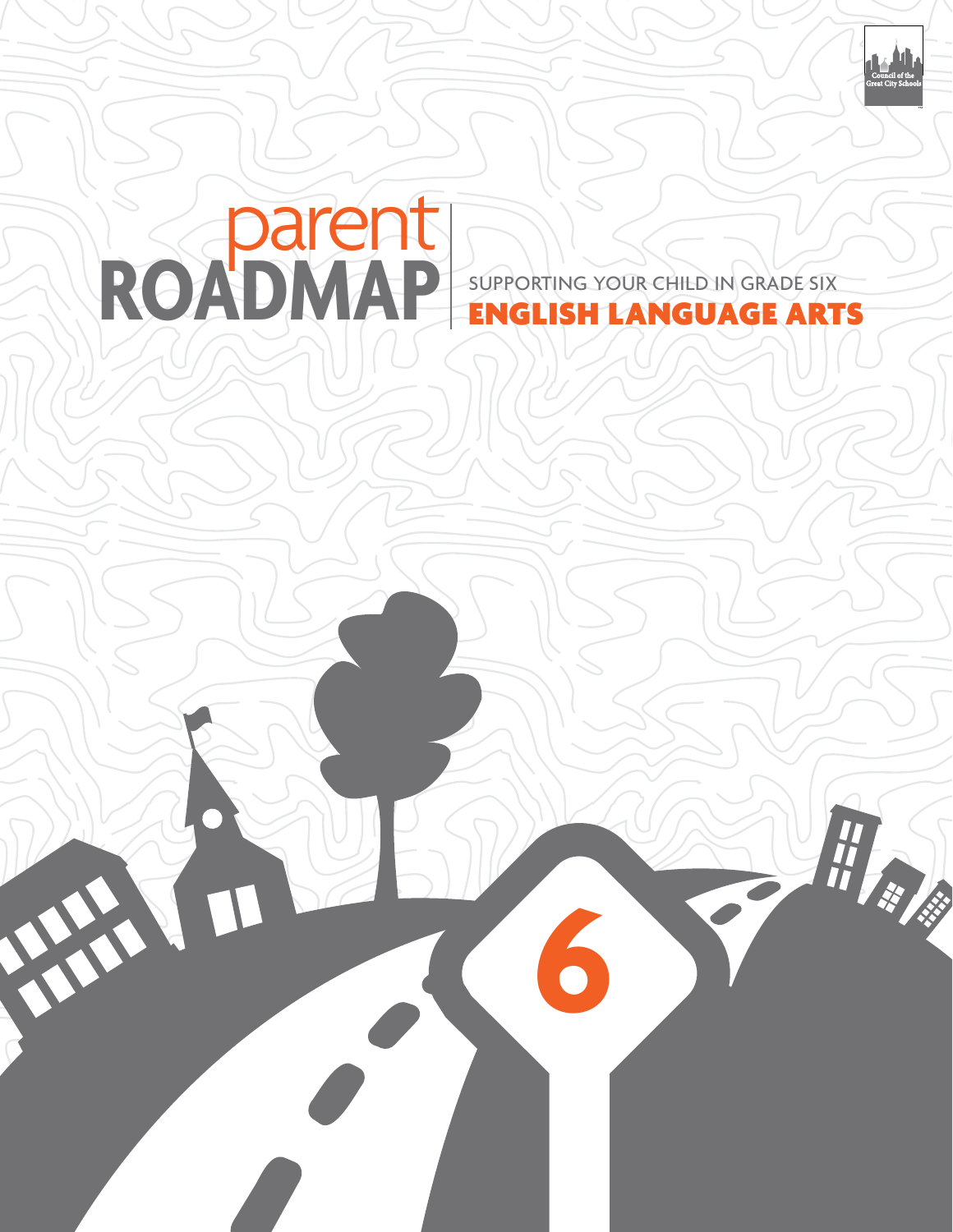



*America's schools are working to provide higher quality instruction than ever before.*

The way we taught students in the past simply does not prepare them for the higher demands of college and careers today and in the future. Your school and schools throughout the country are working to improve teaching and learning to ensure that all children will graduate high school with the skills they need to be successful.

In English language arts and literacy, this means three major changes. Students will continue reading and writing. But in addition to stories and literature, they will read more texts that provide facts and background knowledge in areas including science and social studies. They will read more challenging texts and be asked more questions that will require them to refer back to what they have read. There will also be an increased emphasis on building a strong vocabulary so that students can read and understand challenging material.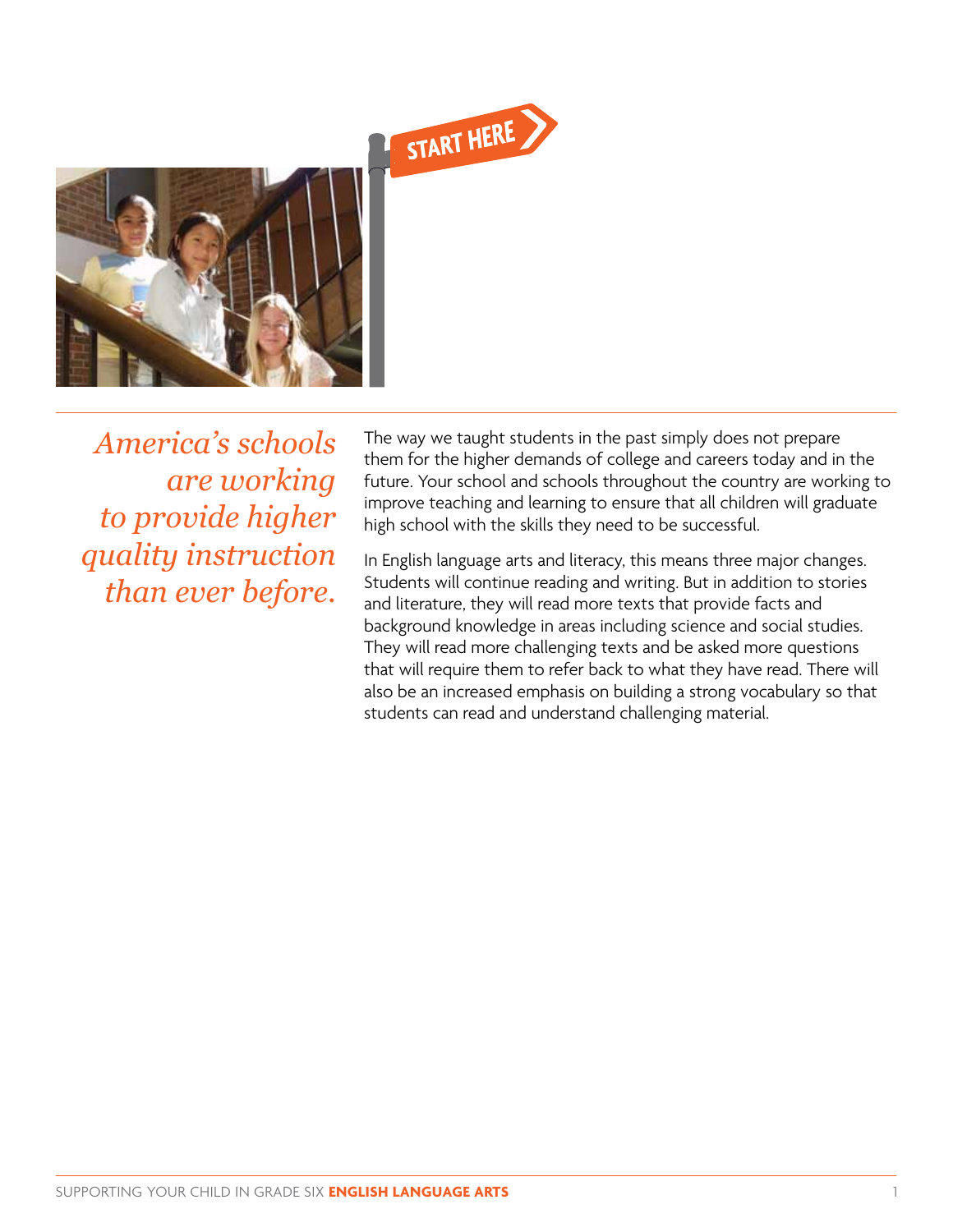*What your child will be learning in grade six English language arts and literacy*



In grade six, students will read a range of challenging books, articles, and texts, and will be expected to demonstrate their understanding of the material by answering questions and contributing to class discussions. In writing, students will continue to work on their use of language, sentence structure, and organization of ideas. They will also be expected to integrate information from different sources and respond to challenging content through written interpretation and analysis. Activities in these areas will include:

- Providing detailed summaries of texts
- Determining the theme of a text and how it is conveyed
- Describing how a particular story or play unfolds and how characters respond to plot developments
- Using a range of reading strategies to determine the meaning of unknown words as they are used in a text
- Comparing and contrasting various texts, including poems, stories, and historical novels
- Understanding the figurative and connotative (implied) meaning of words and phrases
- Identifying and evaluating specific claims or arguments in a text
- Supporting written claims or arguments with clear reasons and relevant evidence
- Producing clear and coherent writing appropriate to the task, purpose, and audience
- Participating in class discussions about various texts and topics
- Conducting short research projects to answer a question, drawing on several sources

*The figurative meaning of a word or phrase often goes beyond the literal definition, such as the phrase "raining cats and dogs."*

# *Partnering with your child's teacher*

Don't be afraid to reach out to your child's teacher—you are an important part of your child's education. Ask to see a sample of your child's work or bring a sample with you. Ask the teacher questions like:

- Is my child reading on grade level? How is my child doing in writing?
- What are my child's strengths and weaknesses?
- What can I do at home to make sure that my child is successful?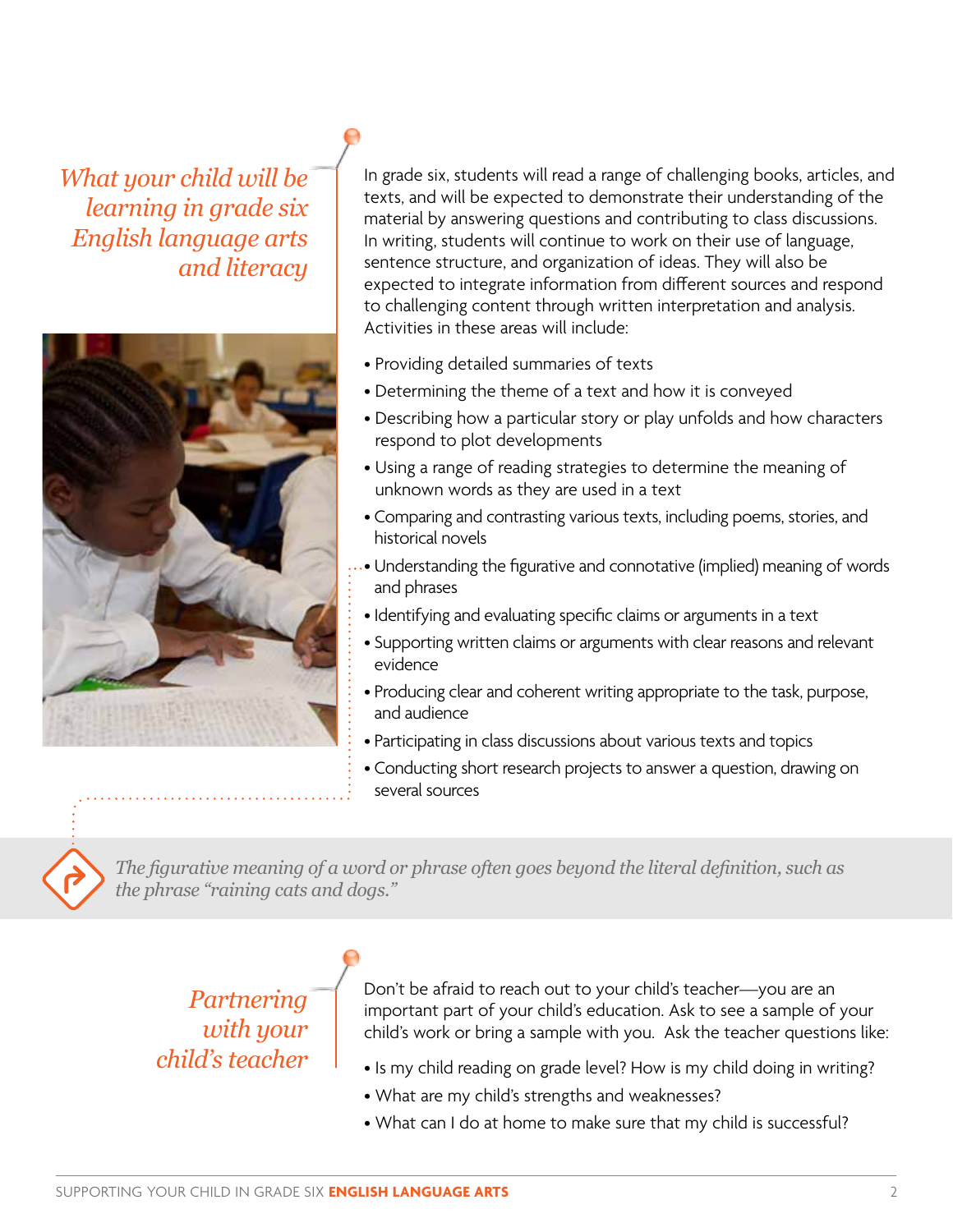*In grade six, students will read a wide range of literature, including stories, plays, and poems. Additionally, they will read to learn information about history, the world, science, and other areas. Here are just a few examples of how your child will develop important reading skills across grade levels.*

#### Reading literature

#### **Grade Five Reading**

- Students determine the theme of a story, play, or poem from details in
- the text, including how characters respond to challenges or how the speaker in a poem reflects upon a
- topic, and summarize the text. • Students describe how a narrator's or speaker's point of view influences how events are described.

#### **Grade Six Reading**

- Students determine the theme or central idea of a text and how it is conveyed through particular details. Students also provide an objective summary of the text.
- Students explain how an author develops the point of view of the narrator or speaker in a text.

## **Grade Seven Reading**

- Students determine a theme or central idea of a text and
- analyze its development over the course of the text. Students also provide an objective summary of the text.
- Students analyze how an author develops and contrasts the points of view of different characters or narrators in a text.

## Reading for information

## **Grade Five Reading**

- Students quote accurately
- from a text when explaining what the text says explicitly
- and when drawing inferences from the text.
- Students draw on information from multiple print or digital sources, demonstrating the ability to locate an answer to a question quickly or to solve a problem efficiently.

## **Grade Six Reading**

- Students cite evidence from the text to support analysis of what the text says explicitly as well as inferences drawn from the text.
- Students integrate information presented in different media or formats (such as visually or through numbers) as well as in words to develop a coherent understanding of a topic or issue.

## **Grade Seven Reading**

- Students cite several pieces of evidence from the text to support analysis of what the text says explicitly as well as inferences drawn from the text.
- Students compare and contrast a text to an audio, video, or multimedia version of the text, analyzing each medium's portrayal of the subject (such as how the delivery of a speech affects the impact of the words).



*As they progress through grade levels, students will be asked more questions that require them to cite details or information from increasingly challenging texts. This will encourage them to become observant and analytical readers.*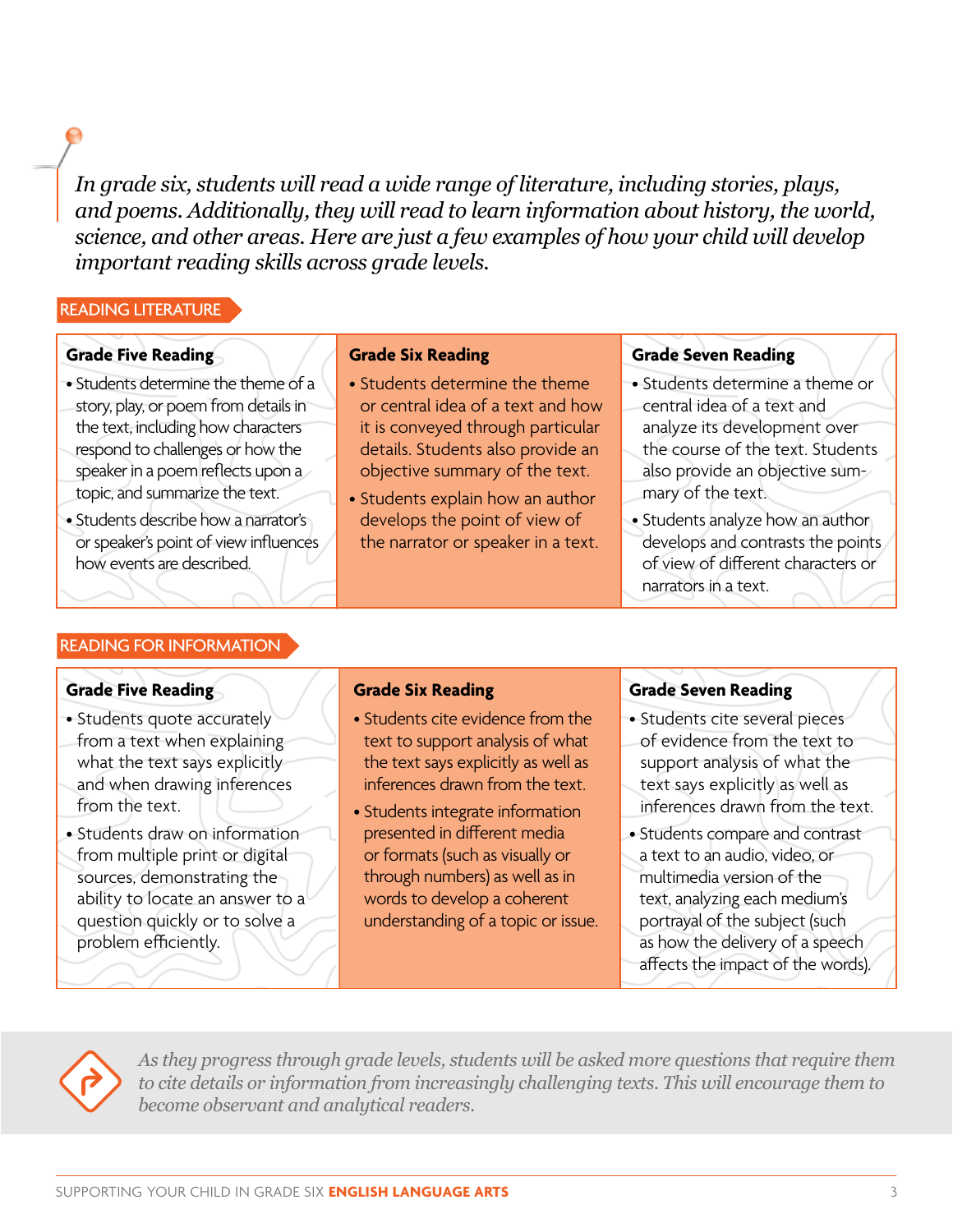*Writing tasks in grade six may include stories, essays, reports, and persuasive papers. Here are just a few examples of how your child will develop important writing skills across grade levels.* 

#### **Grade Five Writing**

- Students introduce a topic clearly, providing a general observation and focus, and develop the topic with facts, definitions, concrete details, quotations, or other information.
- Students provide a concluding statement or section related to the information or explanation presented.
- Students group related information logically.
- Students link ideas within and across categories of information using words, phrases, and clauses such as *in contrast* or *especially*.
- Students use precise language and subject-specific vocabulary.

#### **Grade Six Writing**

- Students introduce a topic and develop the topic with relevant facts, definitions, concrete details, quotations, or other information.
- Students provide a concluding statement or section that follows from the information or explanation presented.
- Students organize ideas, concepts, and information using strategies such as definition, classification, comparison/contrast, and cause/ effect.
- Students use appropriate transitions to clarify the relationships among ideas and concepts.
- Students use precise language and subject-specific vocabulary.

#### **Grade Seven Writing**

- Students introduce a topic clearly, previewing what is to follow, and develop the topic with relevant facts, definitions, concrete details, quotations, or other information.
- Students provide a concluding statement or section that follows from and supports the information or explanation presented.
- Students organize ideas, concepts, and information using strategies such as definition, classification, comparison/contrast, and cause/ effect.
- Students use appropriate transitions to create cohesion and clarify the relationships among ideas and concepts.
- Students use precise language and subject-specific vocabulary to inform about or explain the topic.



*Some writing guidelines may seem similar from year to year. However, with practice at each grade level, students continue to learn and apply the rules of standard written English and to strengthen and expand their vocabulary, use of language, and sophistication in the development and organization of ideas.*